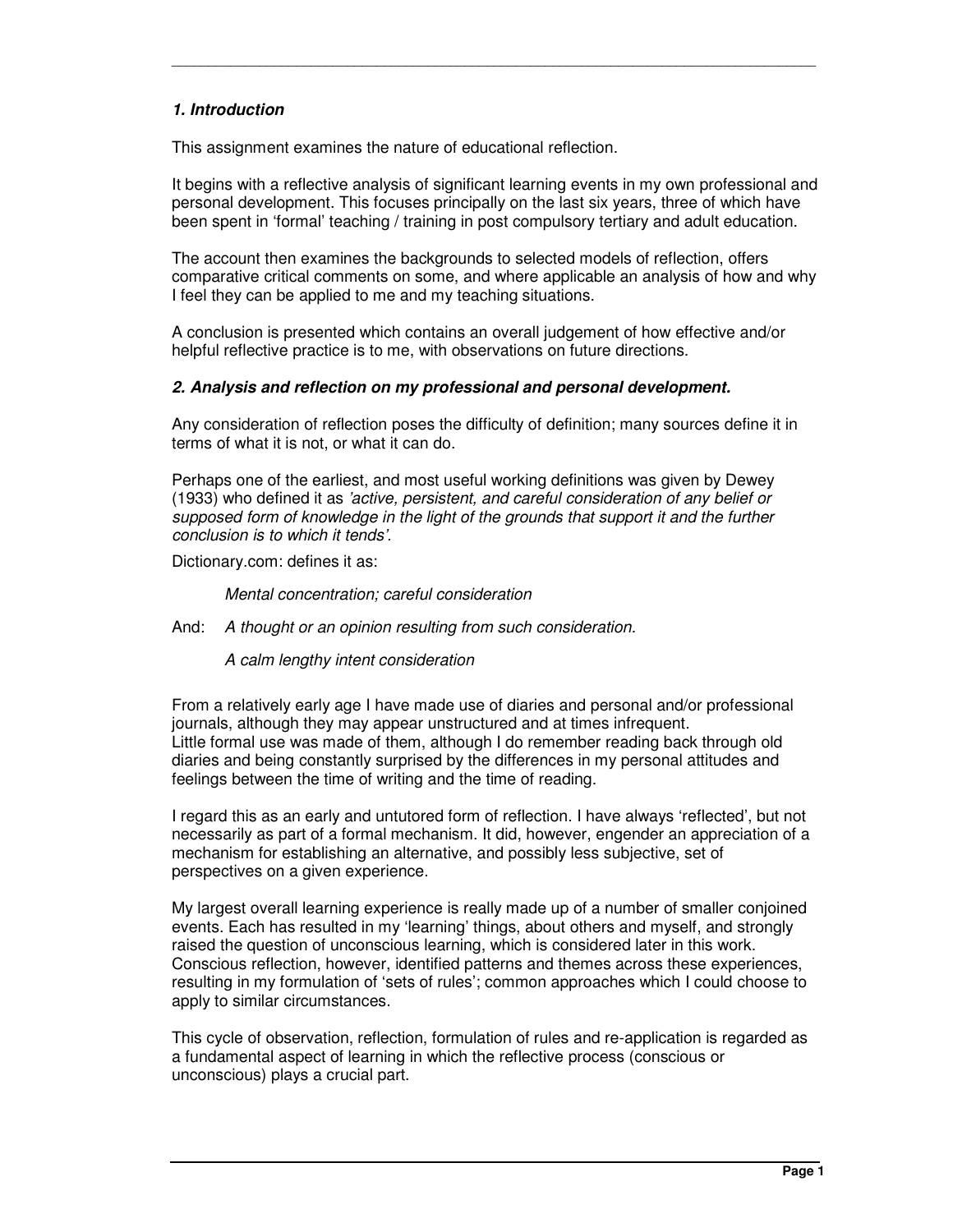There are various (and in some respects conflicting) models which explain the reflective process, but regardless of their particular stance they are all in a reasonable agreement about the generally cyclic nature of this process and some of the key elements within it. (These are discussed in a subsequent section - See for example Handy 1993, Kolb 1993, Schon 1983).

\_\_\_\_\_\_\_\_\_\_\_\_\_\_\_\_\_\_\_\_\_\_\_\_\_\_\_\_\_\_\_\_\_\_\_\_\_\_\_\_\_\_\_\_\_\_\_\_\_\_\_\_\_\_\_\_\_\_\_\_\_\_\_\_\_\_\_\_\_\_\_\_\_\_\_\_\_\_\_\_\_\_\_\_\_\_\_\_

I was fortunate at that time to be involved with several key individuals who from their own different perspectives had introduced me to ideas of consciously thinking about my attitudes, beliefs, values and actions. One was a headhunting colleague who had involved me in a multilevel marketing operation and the associated culture and literature of selfdependency.<sup>1</sup>

Another was my mother, with whom I collaborated on writing a series of self development training programmes based on certain (elementary) principles of clinical psychology, psychotherapy and counselling.

The principal lessons I learned were twofold.

First, I was introduced to the 'formal' processes of reflection: thinking deeply about a situation or attitude and in particular making this an objective process, i.e. separating (but not necessarily removing) the emotional components.

Second, this process was applied to real people and real situations, not least my own. In my current teaching area, management and personal and professional development, one of my strongest-held beliefs is that academic performance means nothing unless it can be applied usefully (the person applying it defines "useful"). I can clearly trace the origins of this belief back to the time spent taking ideas and theories, turning them into concrete action and evaluating the outcome.

Although I was unaware that the time, this was a very clear demonstration of the cyclic learning process referred to above, and the part that reflection plays in that cycle.

These activities invariably touch on very emotional areas, and I have found that the process of reflection is invaluable for many reasons. First it allows, as before, removal of the emotional element. This increases objectivity, allowing me to focus on the issues, and makes me much more effective as an advocate for others. It also provides a mechanism for me to reduce any negative effects it may have on me. Second, an understanding of the relative complexities of influences on people's motivations and behaviour, some of which may have stemmed from a previous "learning" experience, allows me to spot potential problems when dealing with other people. That is not to say that I have access to an immediate solution for a problem, but it allows me to address it, and possibly reframe it<sup>2</sup>.

Third, and most important in terms of my professional development, this allows me to do the same with others. During the past three or four years I have taken a strong interest in helping students to develop their own learning abilities, and to become more autonomous as learners. It is only by teaching others reflective practices that I have realised how difficult it is. I am fortunate to have had the learning experiences which enable me to do it. Furthermore, the picture which is emerging from own experience is that not only do most people not engage in conscious reflection but for some it represents a threat; on some level it interferes with their comfort has a student/learner and they actively resist it.

 $<sup>1</sup>$  this encompasses a large body of what has come to be called "popular psychology" but much is</sup> based on the practical application of clinical and behavioural psychology. See for example Jeffers (1987).<br><sup>2</sup> 'refre'

<sup>&#</sup>x27;reframing' refers to restating or redefining a problem in order to approach it differently and possibly generate alternative approaches/solutions. See Handy (1933 p.52).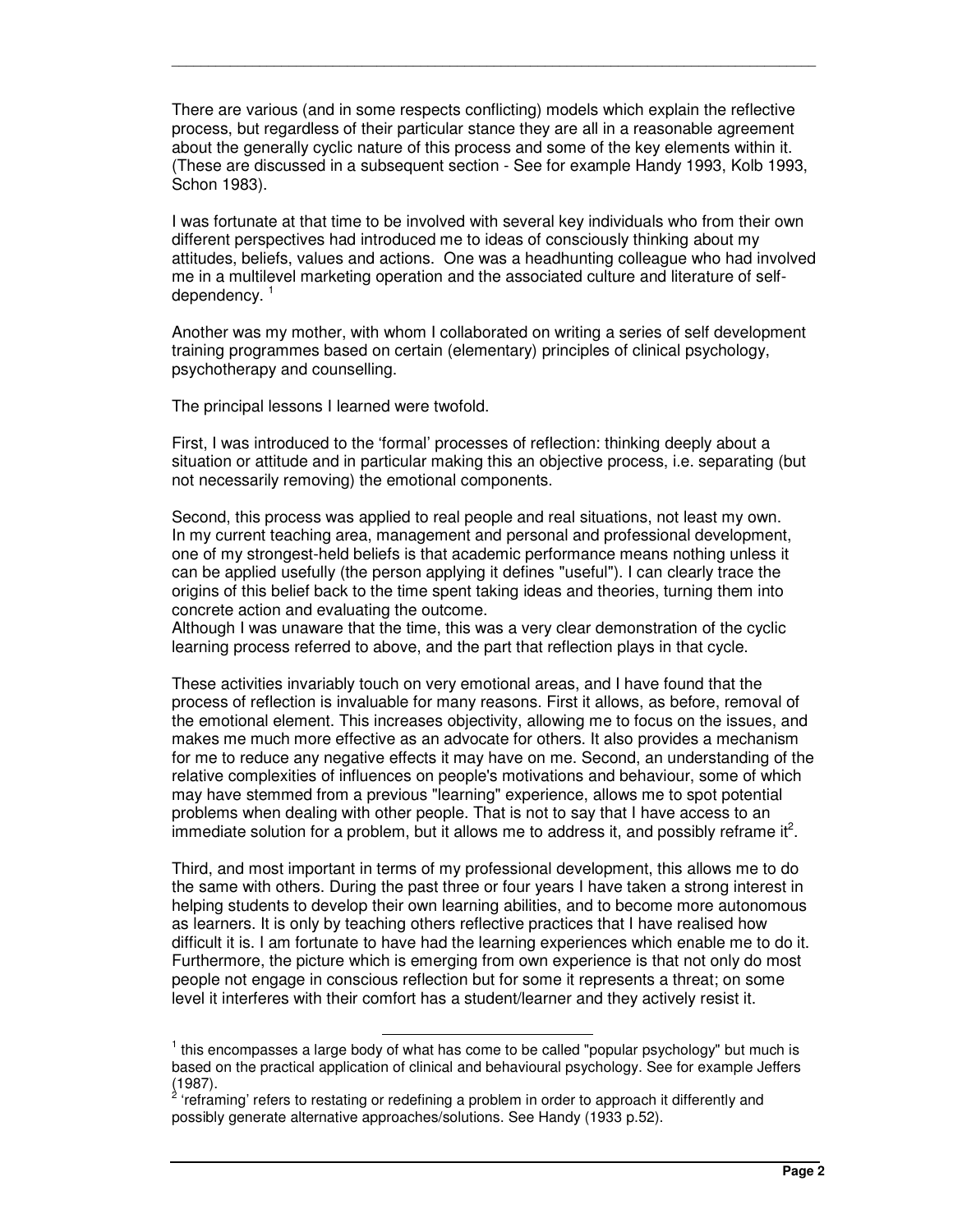Further study, interaction with my professional peers and of course reflection are helping me to develop strategies for dealing with such students.

\_\_\_\_\_\_\_\_\_\_\_\_\_\_\_\_\_\_\_\_\_\_\_\_\_\_\_\_\_\_\_\_\_\_\_\_\_\_\_\_\_\_\_\_\_\_\_\_\_\_\_\_\_\_\_\_\_\_\_\_\_\_\_\_\_\_\_\_\_\_\_\_\_\_\_\_\_\_\_\_\_\_\_\_\_\_\_\_

In a relatively short time (four years) my teaching experience has included students with a wide range of ages and abilities. These have ranged from XXXXX, to XXXXX.

Experience has also included acting as pastoral tutor to a similar age and ability range.

Since developing a more formalised reflective practice, my learning experiences are becoming more frequent, smaller and much more highly defined, until the experiential and reflective learning cycle mentioned above takes place on almost daily basis.

#### *3. Models of reflection.*

#### *Theory into practice: application of reflective practice paradigms to my personal practice.*

As alluded to above, the study of theories and recommendations for reflective practice has helped me significantly in understanding and modifying my own practices. By reflecting on these and comparing them with personal experience I choose what elements to accept/apply and which to reject.

It is difficult to consider the reflective process alone since it is an important component of many learning models. These contain significant amount of detail and differences of approach which lie beyond the scope of this work, but I have tried to reflect some of the more widely accepted models, and those which I feel are useful to me in explaining observed phenomena or offering a 'tool' to meet a specific teaching need.

Most considerations of reflective practice begin with Dewey (1933) is who attempted to define reflection in terms of how it might support teaching and learning, and broke it down into a process of five states of thinking.

These moved from **Suggestion** (an emerging solution), to **Intellectualisation** (a definition of the problem experienced), using **Suggestions** (to guide experiments in collecting factual material), **Reasoning** (mental elaboration) and **Testing Hypothesis** (i.e. carrying out an experiment).

His other significant proposal, which formed the theoretical basis for many subsequent theorists, was to contrast 'routine action' with 'reflective action'.

## **Cyclic experience.**

A number of theorists have integrated the reflective process into a wider model of learning, refining Dewey's approach in two fundamental ways. First, the process is seen as cyclic (as opposed to Dewey's somewhat linear approach), and second it sees the experience as fundamental to the process. One of the most influential works is that of Kolb et al 1975, with refinements or significant reinforcements to the same basic premise by others (e.g. Boud 1985, Handy 1993, Schon 1991). This is represented, with significant simplification, in Diagram 1. Here, reflection (i.e. forming theories about an experience) allows a modification of approach to a repeat or similar experience, which in turn 'updates' the experience allowing a further reflection, etc, as the cycle repeats itself. This can be generalised as a useful way of approaching learning, where it is regarded as a continuous process grounded in experience.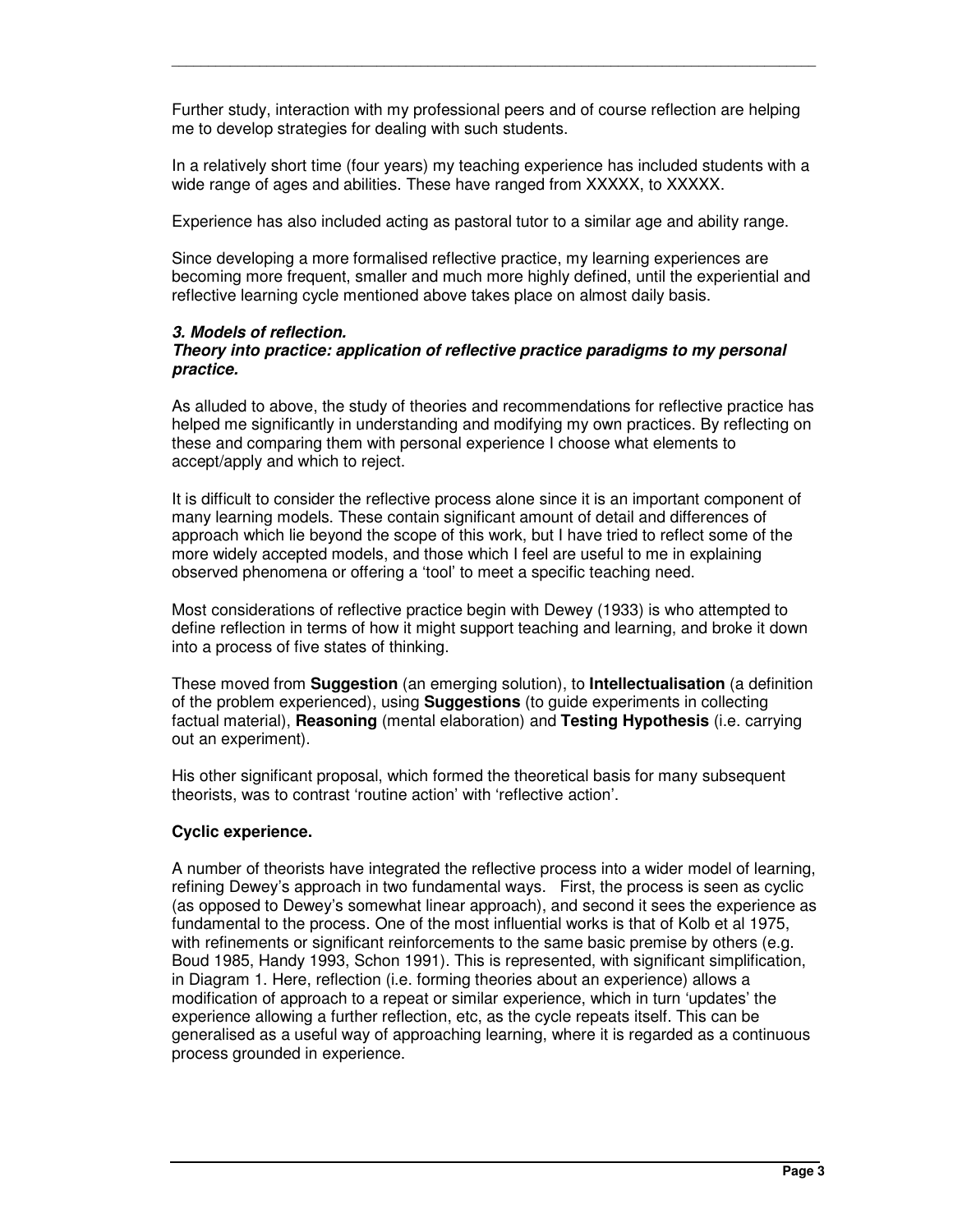

\_\_\_\_\_\_\_\_\_\_\_\_\_\_\_\_\_\_\_\_\_\_\_\_\_\_\_\_\_\_\_\_\_\_\_\_\_\_\_\_\_\_\_\_\_\_\_\_\_\_\_\_\_\_\_\_\_\_\_\_\_\_\_\_\_\_\_\_\_\_\_\_\_\_\_\_\_\_\_\_\_\_\_\_\_\_\_\_

## **Diagram 1. Representation of the Experiential Learning Cycle (Based on Lewin (various) in Kolb 1975).**

The two key aspects of this model are a) the use of immediate experience to test theories and ideas, and b) the use of feedback to modify those theories and ultimately change practice. These approaches seem to sit intuitively within the learning establishment, and have prompted significant activity in associated ideas of reflection in order to make sense of the experience.

A significant development of this model was promulgated by Boud et al (1985), where emotions attached to the experience are dealt with. Reflection is essentially postexperiential, where the event is recalled. It then includes attending to (or connecting with) associated feelings, either to build on helpful emotions or removing obstructive ones. The experience can then be re-examined taking account of intent and also the emotional perspective. This is an approach which I find more applicable to everyday experience, since the emotional element can (and often does) have a very profound effect on the learning process.

Schon (1983) refined these models and started to apply them to professional activities. In applying them to professional teaching, Schon's perspective used the "learned professions" as a prototype of professional expertise, as "*they operate in stable institutional contexts. Hence they are grounded in systematic, fundamental knowledge, of which scientific knowledge is the prototype, or else they have 'a high component of strictly technological knowledge based on science in the education which they provide'."* (Glazer 1974 p.349 in Schon 1991).

Where Kolb may be criticised for lack of emphasis on reflection (Boud et al (1985)), Schon applies the reflective process firmly to two different aspects of experience, namely reflection in action and reflection on action. These can be regarded as developments of the cyclic models of Kolb et al and combined with the Boud approach, where the experience is evaluated both as it takes place ('reflection-in-action') and retrospectively ('reflection-on-action').

Having consciously carried out both processes, sometimes focusing on the same experience, I'm in little doubt that the two processes are distinct, and bring different perspectives to my teaching performance and what I learn about it. To be brief: reflection in action is a discipline which forces a practitioner to think about what they are doing as they do it. If some of the wider elements above are take into account, they can be used to e.g. deal with an emotional element to the current experience, or link decisions on actions to desired outcomes. The most important factor here is that the practitioner does not operate from habit.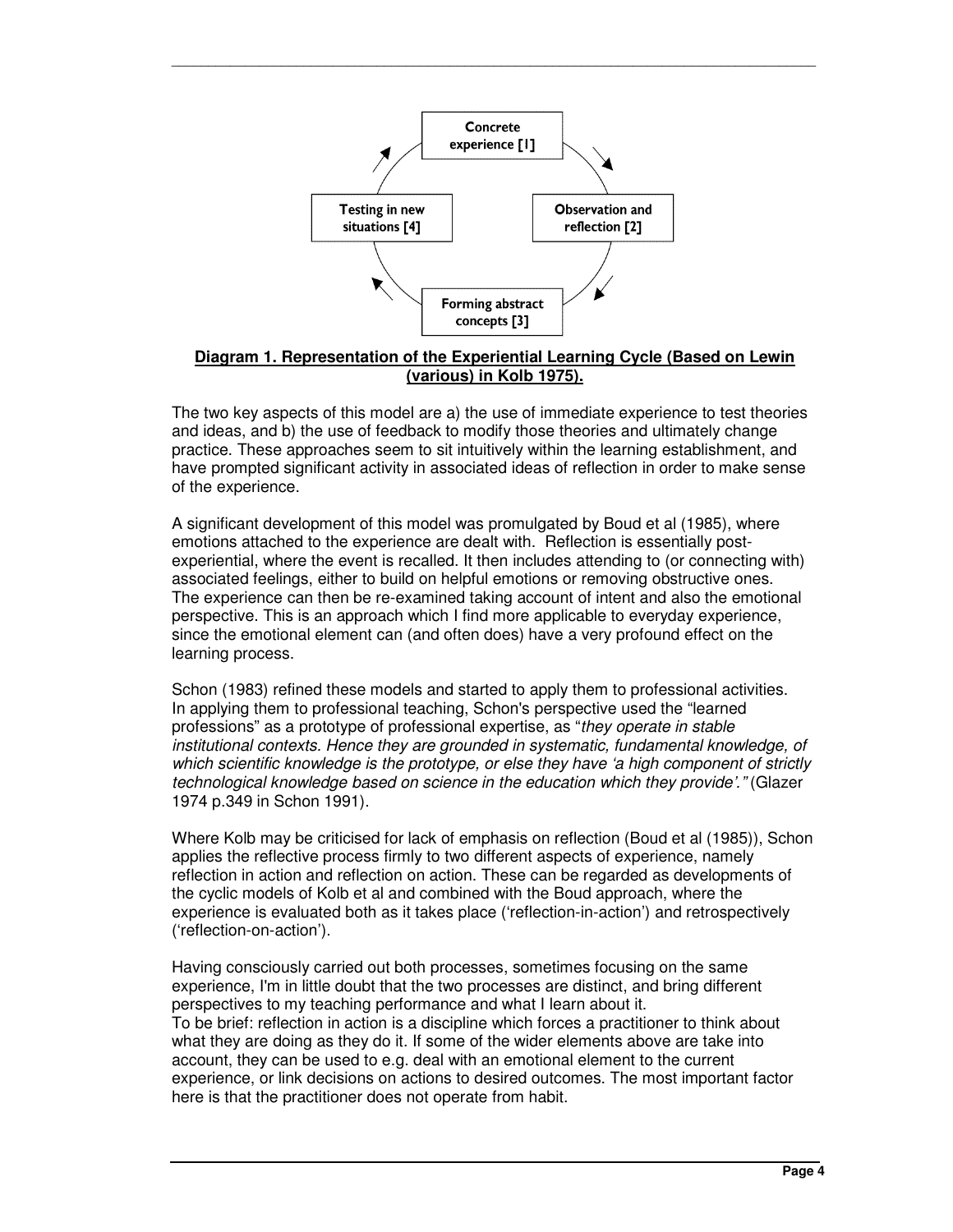In recent years these models have been constantly refined, broken down and applied to teaching and training circumstances of increasing specificity.

\_\_\_\_\_\_\_\_\_\_\_\_\_\_\_\_\_\_\_\_\_\_\_\_\_\_\_\_\_\_\_\_\_\_\_\_\_\_\_\_\_\_\_\_\_\_\_\_\_\_\_\_\_\_\_\_\_\_\_\_\_\_\_\_\_\_\_\_\_\_\_\_\_\_\_\_\_\_\_\_\_\_\_\_\_\_\_\_

See for example Moss (2002), who looks at reflection as part of personal development planning in social work; and Ekpenyong (1999), who reformulates experiential learning methods to make them appropriate for effective class room instruction in formal business education.

Two examples which are particularly relevant to my teaching area (XXXXX) are given by Griffith (1999) and Pithers and Soden (1999). In the former a reflective team is used to teach understanding and analysis of business case histories. Benefits cited include enhancing students' skills in areas of both process and knowledge application. In the latter a Critical Reasoning Test is used to help staff in the vocational education and training sector to develop tutoring skills which help learners to think effectively in work-related contexts. Compared with the early models, these approaches are more complex, but greater study brings greater definition and allows the reader to use / apply / understand parts of a model with increasing degrees of confidence. I have found this to be the case with my work, and some elements to be more applicable to personal experience.

When considering how to assist students engaged in a reflective practice, it is useful to extend the integration of different factors still further into behavioural and cognitive areas. This is legitimate when considering that the objective of reflective practice is to bring about a desired change in the practitioner's performance, i.e. behaviour.

If reflective practice, or at least a "reflective state" is key to "learning" then it must take place subconsciously (unconsciously) as well as consciously, since every human being learns things throughout their entire life (see Jarvis 1987, 1995). Some of these may be regarded as negative learned elements which may produce what are regarded as negative outcomes, such as fear of a particular situation. The negative effect of fear (and wider physiological and neurological conditions) on learning is well documented (see for example Hannaford 1995) but still depressingly absent from wider pedagogical practice.

It is not uncommon to encounter a student who has had one or a series of unpleasant experiences in their past, and has 'learned' a particular response to the stimulus: 'I hate maths', 'I can't spell', 'I don't like school' etc. A combination of approaches may therefore be required to provide a 'relearning' of appropriate responses before any curricular learning can take place. In this sense the approaches and Jarvis and Merriam & Caffarella complement each other.

## **4. Critical approaches to reflective practice.**

Although undoubtedly forming a central part of educational theory, the establishment of reflective practice (in its considerable number of variations) as a dominant paradigm for teaching and learning is not without its detractors.

Cornford (2002) is of the opinion that there appears little solid empirical evidence to support the view that reflection results in superior teaching practices. The argument is made that problems of definition and competing paradigms of reflective practice has led to confusion over ideals and objectives, and *"it becomes impossible to operationalise a paradigm and translate it into practice".*

In some respects a return is made to the early work of Schon and Kolb which focuses on activity in informed by theory, i.e.'skill': *"Teaching, however, by definition involves more than just the acquisition of theory about teaching"* (Cornford 2002 p, 220).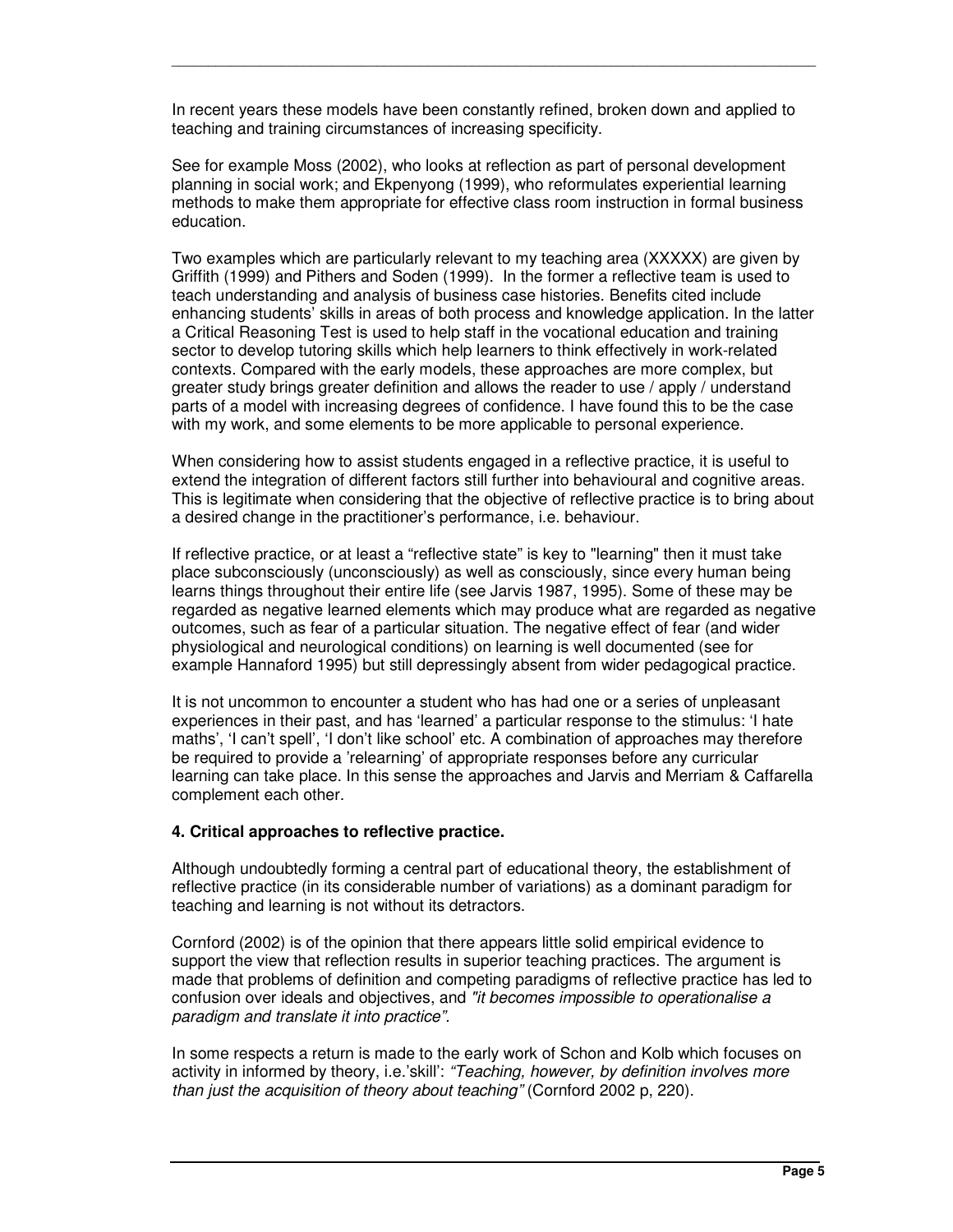The paper ends by recommending that rigorous empirical studies are needed before the implementation of new teaching strategies.

\_\_\_\_\_\_\_\_\_\_\_\_\_\_\_\_\_\_\_\_\_\_\_\_\_\_\_\_\_\_\_\_\_\_\_\_\_\_\_\_\_\_\_\_\_\_\_\_\_\_\_\_\_\_\_\_\_\_\_\_\_\_\_\_\_\_\_\_\_\_\_\_\_\_\_\_\_\_\_\_\_\_\_\_\_\_\_\_

Bright (1996) is openly critical of existing professional practice, accusing government and professional educators as having "developed a neurotic and destructively dependent relationship with 'reflective practice'", and describes their motives as "to preserve the notions of local control, and professional discretion and the remnants of 'theoretical' content".

Despite this somewhat vitriolic approach, the core of the argument is that reflective practice has become an antidote to an overtly rational or technical approach to teaching, and in so doing has departed from some of its fundamental precursors. In particular, reflective practice is understood only in terms of the theories or models currently used to describe it, whereas it should be based on a realistic understanding of practice itself. Clegg *et al* (2002) take a more constructive view, and argue that if reflective practice is dominated by idealism, it may be appropriate to refocus on developing skills through teaching activity, and move away from the more abstract process of reflection *per se*, which has *"taken on the veneer of educational orthodoxy".*

These three references are representative of a great many more which appear to share the general consensus that the focus of reflective practice has moved away from skill development and activity to a more esoteric and theory-dominated approach.

Dye (1999) provides a balanced and comprehensive approach. She looks at using a better-defined balance between theory and practice in the curriculum planning for teacher educators, whereby teachers use reflection to become *"cognisant of a range of variables which influence attainment".*

This, along with the approaches of Jarvis and Merriam & Caffarella provide a framework for approaching reflective practice which I have found and continue to find extremely useful. I have now started introducing some of these approaches to my own students in order to help them develop their understanding of reflection, with what appear to be good results.

My approach might be summarised by a quote from a student cited by Dye (1999):

*I refer to theories which reflect my world view, and reject those which do not.(p. 312)*

and with regard to my overall objective for reflective practice:

*Through this process…. Teachers will gain an effective repertoire of methods, ideas and principles, which are educationally sound, workable and, above all else, valued and believed in by the teachers themselves.(p. 317)*

## *5. Conclusion.*

The effect of reflective practice on me has been profound. It helps to develop a personal and evaluated framework which extends beyond my everyday teaching, into my personal , professional and spiritual development. It includes quantitative analysis of my performance, and has moved beyond straightforward pedagogy (and androgogy) into a broader tool for self-evaluation of management performance.

If it is legitimate to raise the question of conscious versus subconscious learning, then the same must hold for reflective practice: if reflection in its broadest sense leads to learning, it can therefore take place with or without the tacit knowledge of the learner. If this goes as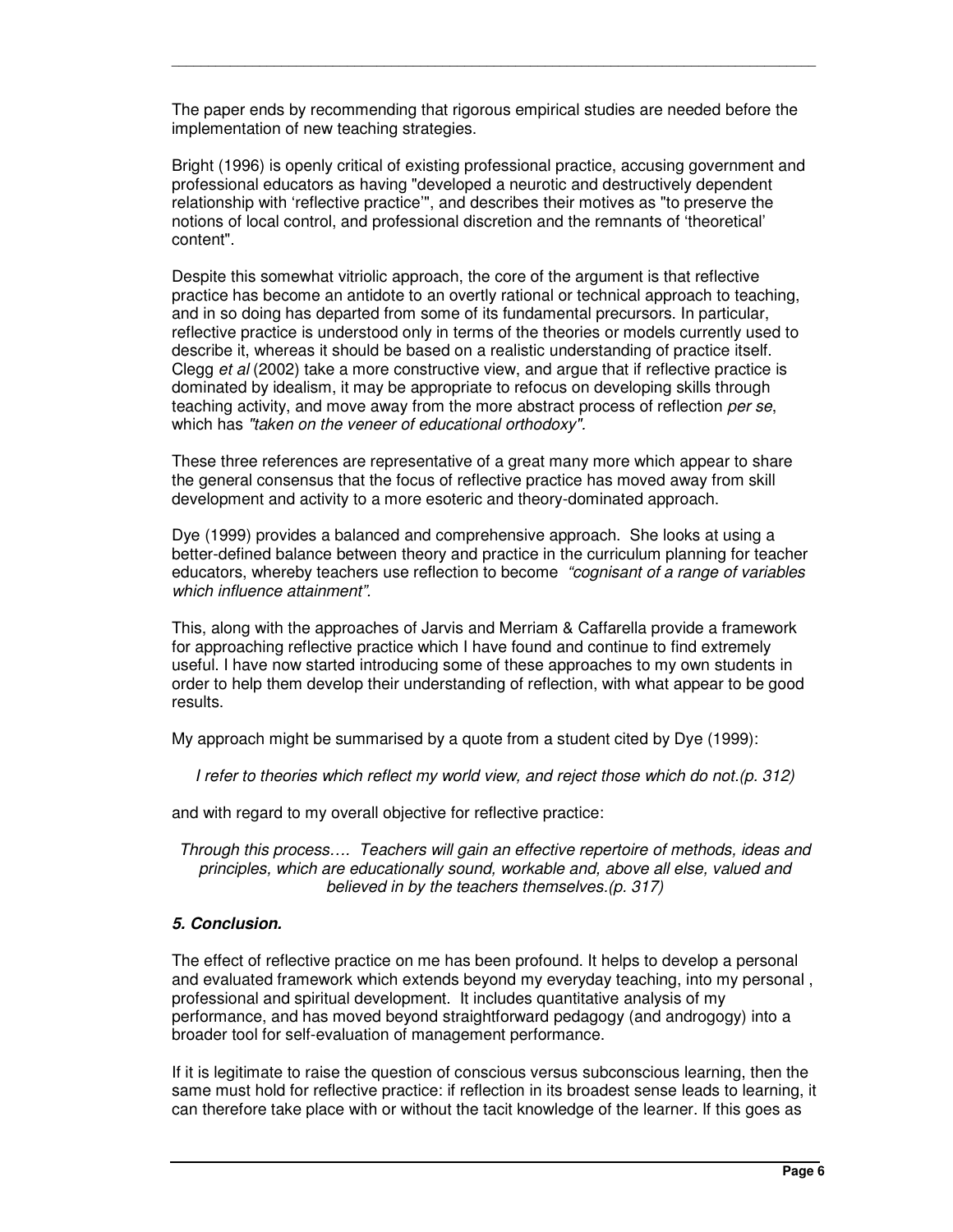far as changing practices and behaviour it is 'habit', and takes place without conscious thought. This is where a formal, disciplined and above all conscious reflective practice is crucial to self development.

\_\_\_\_\_\_\_\_\_\_\_\_\_\_\_\_\_\_\_\_\_\_\_\_\_\_\_\_\_\_\_\_\_\_\_\_\_\_\_\_\_\_\_\_\_\_\_\_\_\_\_\_\_\_\_\_\_\_\_\_\_\_\_\_\_\_\_\_\_\_\_\_\_\_\_\_\_\_\_\_\_\_\_\_\_\_\_\_

Reflection can be targeted and it can be learned, just like any other skill. However, it can be difficult to get students to accept this as it (tends) to be rooted in behaviour; it is less like other 'harder' skills with which students tend to be more familiar and is therefore harder to identify.

Reflective Practice has been widely described and defined, sometimes in confusing or contradictory terms, but by its very nature it must remain heavily subjective. If it forms an important part of the learning process, and different domains and environments affect its outcomes, then it is by its very nature nebulous. It may be useful to use it in an outline form, and focus on the desired outcome of the reflective process. Working back from this, the starting points are likely to vary significantly for each student, making it potentially difficult to teach but immensely rewarding for both student and teacher when the student identifies benefits.

Having discovered that I have unconsciously reflected, and also consciously worked at using and teaching Reflective Practice, my understanding is clear in my own mind: it is the single most useful skill any person can develop.

# **References.**

**Boud, D. et al (ed.s) (1985)** *Reflection. Turning experience into learning***. London: Kogan Page.**

**Bright, B. (1996) 'Oh look! Is that 'reflective practice'? Perhaps' - The disintegration and integration of reflective practice.** *Conf. Proc. SCUTREA pp. 36-40* **Available on the Education-line database http://www.leeds.ac.uk/educol/documents/00003032.htm**

**Brookfield, S.D. (1983)** *Adult Learning, Adult Education and the Community***. Milton Keynes: Open University press.**

**Cornford, I.R., (2002) Reflective Teaching: empirical research findings and some implications for teacher education,** *Journal of Vocational Education and Training***. Vol. 54 (2) p. 219**

**Dewey, J. (1933)** *How we think,* **New York: DC Heath. P.118**

**Ekpenyong, L.E. (1999) A reformulation of the theory of experiential learning appropriate for instruction in formal business education.** *Journal of Vocational Education and Training***. Vol. 51 No. 3. p.449**

**Glazer, N. (1974)** *Schools of the minor professions***. Minerva.**

**Griffith, W. (1999) The reflecting team as an alternative case teaching model. A narrative, conversational approach.** *Management Learning***, 30(3) pp. 343 - 362**

**Handy, C. (1993)** *The age of unreason***. London: Arrow.**

**Hannaford, C. (1995)** *Smart Moves. Why learning is not all in your head***. Marshall, NC USA: Great Ocean Publishers.**